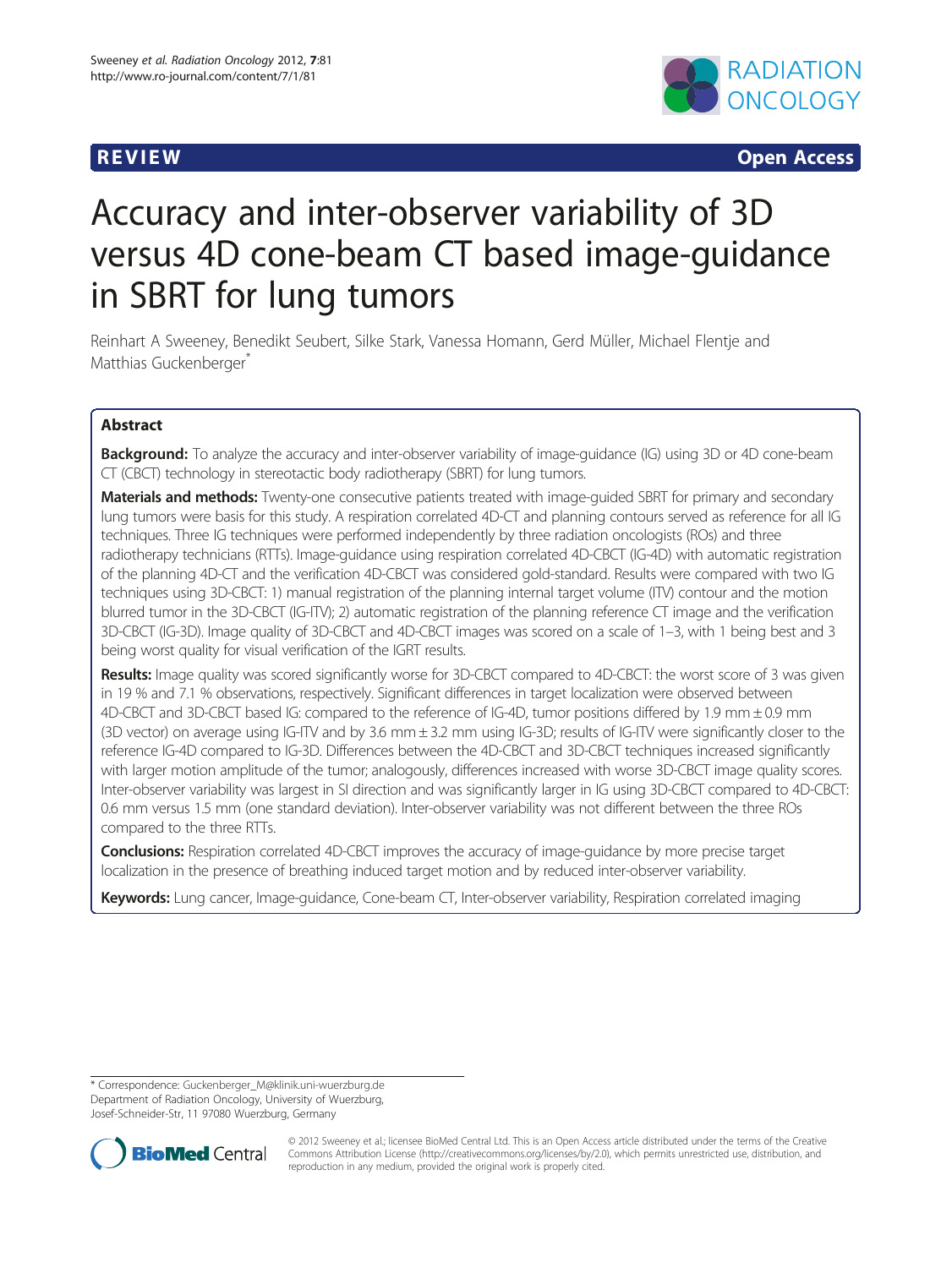# Background

Breathing induced motion of tumors and organs-at-risk are significant sources of uncertainties in radiotherapy of pulmonary and abdominal targets [\[1](#page-7-0)], which affects the accuracy at all stages of the treatment process: target definition, safety margin selection, dose calculation, patient set-up and treatment delivery. Respiration correlated CT (4D-CT) imaging is considered as method of choice for treatment planning in the thoracic and abdominal region: 4D-CT reduces motion artifacts for precise target volume delineation and simultaneously allows patient-individual motion assessment for adjustment of safety margins [\[2](#page-7-0),[3](#page-7-0)]. It has been shown that image-guidance (IG) is most important to improve the overall accuracy of lung cancer treatment [\[4](#page-7-0)]; consequently, respiration correlated 4D-CT needs to be integrated into a consistent 4D IG work-flow [[5\]](#page-7-0).

Respiration correlated cone-beam CT (4D-CBCT) has been commercialized recently [[6\]](#page-7-0) and allows the realization of a volumetric 4D image guidance workflow. However, it remains unclear whether 4D-CBCT actually improves the accuracy of IG compared to conventional 3D-CBCT. Phantom studies have indicated similar accuracy of IG using 3D-CBCT and 4D-CBCT [[7\]](#page-7-0). Additionally, IG using 4D-CBCT may be associated with potential disadvantages; image acquisition of a respiration correlated 4D-CBCT takes longer than 3D-CBCT, which affects patient through-put and may increase the risk of patient motion between imaging and treatment. Respiration correlated imaging at treatment delivery also increases the complexity of IG, which may introduce additional uncertainties in clinical practice. Finally, modern and cost-intense technologies are being discussed controversially especially in situations where clinical evidence is scarce.

Several centers have reported their experiences with IG using 3D-CBCT or 4D-CBCT and various techniques and work-flows have been used [\[8](#page-7-0)-[15\]](#page-7-0). Therefore, it was the aim of this study to compare the accuracy of 3D-CBCT and 4D-CBCT based IG techniques. In order to have clinically representative results, only commercially available soft- and hardware was used and no research equipment was allowed. Additionally, all IG techniques were performed independently by three experienced radiation oncologists (RO) and by three experienced radiotherapy technicians (RTT) to evaluate interobserver variability.

# Methods

This retrospective simulation study is based on 21 consecutive patients, who were treated with 4D-CBCT based image-guided SBRT for early stage primary nonsmall cell lung cancer (NSCLC) or pulmonary metastases; target characteristics are described in Table 1.

### Clinical treatment planning and delivery

A respiration-correlated 4D-CT was acquired with a 24 slice helical CT scanner (Somatom Sensation Open; Siemens Medical Solutions, Erlangen, Germany). A pressure sensor placed in an elastic belt around the abdomen generated the external breathing signal (Anzai AZ-733 V; Anzai Medical Solutions, Japan). Two 4D-CT series reconstructed at end-inhalation and end-exhalation phases were used for treatment planning in the Pinnacle treatment planning system (Philips Radiation Oncology Systems, Milpitas, CA, USA). The macroscopic tumor was delineated in the end-exhalation phase, where breathing motion and motion artefacts are expected to be smallest [\[1\]](#page-7-0). No margin was added for generation of the clinical target volume (CTV). The structure of the CTV was converted into a 3D mesh, propagated into the end-inhalation phase where the position of the CTV was adjusted. The internal target volume (ITV) was generated based on the CTV contours in endexhalation and end-inhalation and the planning target volume (PTV) was generated with a safety margin of 5 mm [[4,16\]](#page-7-0).

Treatment plans were generated for an Elekta Synergy  $S<sup>TM</sup>$  linear accelerator equipped with cone-beam CT technology (Elekta, Crawley, UK). The 4D-CT series in endexhalation and all planning contours were transferred as planning reference into the  $XVI^{TM}$  image-guidance software, version 4.5 (Elekta, Crawley, UK). At treatment delivery, a respiration correlated 4D-CBCT was acquired using the standard parameters provided by the manufacturer for image acquisition and reconstruction (200° rotation for acquisition of 1320 frames within 4 minutes, 20 mA and 16 ms per frame, 120 kV, S20 filter).

# Image-quality of 3D-CBCT and 4D-CBCT

Image quality of the 3D-CBCT and the 4D-CBCT was scored by six observes: three ROs and three RTTs. All observes had >2 years clinical experience in image-guided SBRT for lung tumors and had been trained by the manufacturer and by MG in the use of the  $XVI^{TM}$  4.5 system. The criterion for image-quality scoring was visibility of the pulmonary target for precise manual verification of the IG results. Score 1 was defined as clearly visible tumor without any difficulties in manual verification of IG results; score 2 was defined as visible tumor with difficulties in manual verification of IG results; score 3 was defined as image quality, where precise visual localization of the target is hardly or not possible for manual verification of IG results.

### Image-guidance protocols

Three different IG techniques were evaluated independently by all six observers; other observer`s and the clinical results were made unavailable for all observers. The three IG techniques were performed in the following sequence.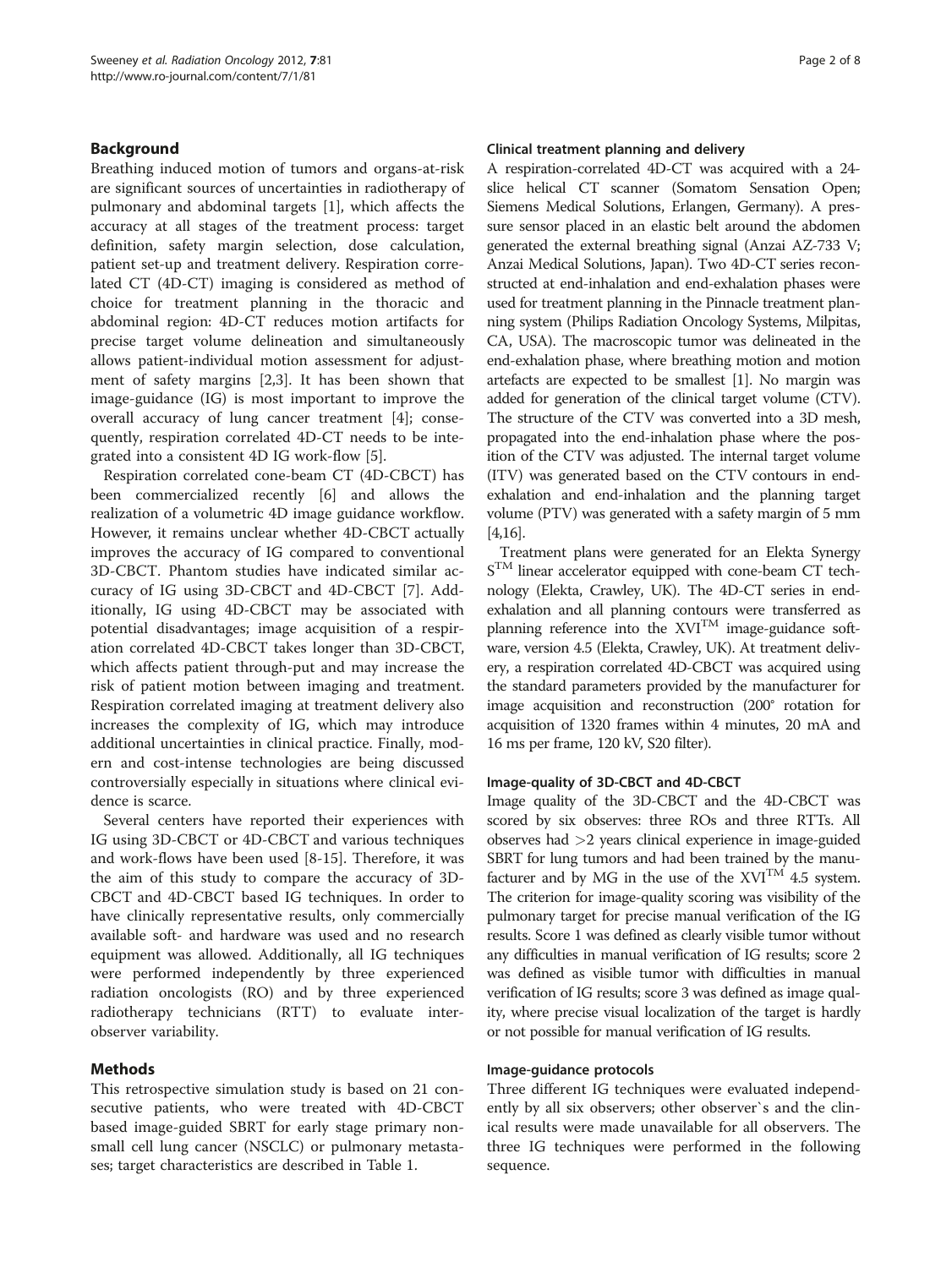# Image-guidance using manual registration of the planning ITV contour and the verification 3D-CBCT (IG-ITV)

This was the standard IG technique at our department prior to the introduction of the 4D-CBCT [\[8\]](#page-7-0) and has been described as routine practice by other institutions [\[9-11](#page-7-0)]. The rectangular clipbox for automatic registration of the planning reference CT and the verification CBCT in the XVITM software was confined to the vertebral spine on the level of the pulmonary tumor for evaluation of patient setup. The 4D-CBCT was visualized as a conventional "slow" 3D-CBCT, which was the average intensity projection (AIP) of all 4D-CBCT phases. The contours of the ITV and PTV were projected onto the AIP 3D-CBCT and their position was adjusted manually in all three planes to the motionblurred tumor.

# Image-guidance using automatic registration of planning 4D-CT and the verification 4D-CBCT (IG-4D)

Using respiration correlated 4D-CBCT for IG is our current standard of practice and simultaneously the proposed technique by the manufacturer and other institutions [\[12,13\]](#page-7-0). After bony registration as described above, a so-called mask was generated for automatic image registration of the target: only the volume of the reference planning CT within this mask is used by the XVITM software for automatic soft-tissue registration. Generation of this mask was done independently by all observes via expansion of the CTV with a 2-3 mm margin and manual exclusion of all bony structures using a drawing tool (ribs, vertebrae, sternum). Automatic softtissue registration between the volume of the reference planning 4D-CT (end-exhalation phase) inside this mask and all ten phases of the respiration correlated 4D-CBCT was performed: the position of the target was identified in each breathing phase. The target position in the end-exhalation planning 4D-CT phase relative to the target position in the end-exhalation 4D-CBCT phase was then calculated as the tumor position error. Manual adjustment of the registration was allowed at the discretion of the observer.

# Image-guidance using automatic registration of the planning 4D-CT and the verification 3D-CBCT (IG-3D)

This work-flow has been described by several institutions in literature [[14,15](#page-7-0)]. Bony registration was performed initially and a mask for soft-tissue registration was defined as described above. Automatic registration was then performed between the planning end-exhalation 4D-CT series as reference and the verification AIP 3D-CBCT. No manual adjustment was allowed.

### Statistical analysis

Statistica X was utilized for statistical analysis (Statsoft, Tulsa, OK, USA). Mann–Whitney-U test was performed for comparison of two subset analyses and Wilcoxon test was used for matched pair analyses. Chi-squared test was used for categorical variables. Differences were considered significant for  $p < 0.05$ .

# Results

#### Target visualization in 3D-CBCT and 4D-CBCT images

The image quality scores for visual identification of the target position and verification of IG results were  $1.5 \pm 0.8$  and  $1.3 \pm 0.4$  averaged over all six observes and 21 cases for 3D-CBCT and 4D-CBCT respectively; this difference was not statistically significant  $(p = 0.42)$ . However, significantly different image quality scores were observed for 3D-CBCT compared to 4D-CBCT when all 252 observations were considered individually. The worst image quality score of 3 was given in 19 % (24/126) and 7.1 % (9/126) observations for 3D-CBCT and 4D-CBCT ( $p = 0.005$ ), respectively; simultaneously, the best score of 1 was given in 67 % (84/126) and 77 % (97/126) observations using 3D-CBCT and 4D-CBCT, respectively  $(p = 0.02)$ . Differences in the image quality score between 4D-CBCT and 3D-CBCT for all 126 observations are shown in Figure 1.

Image quality scores were not significantly different between ROs and RTTs: averaged values were identical with  $1.4 \pm 0.7$  and the worst score of 3 was given for 14 % and 12 % observations in the RO and RTT group  $(p = 0.57)$ , respectively. Both RTTs and ROs scored the worst image quality of 3 significantly less frequently and the best score of 1 significantly more frequently in 4D-CBCT images compared to 3D-CBCT images.

#### Differences in target positions between IG technologies

Patient set-up errors, absolute tumor position errors and tumor base-line shifts relative to the bony anatomy are summarized in Table [2](#page-3-0).

IG-4D using respiration correlated 4D-CBCT served as gold-standard for comparison with the two IG techniques using 3D-CBCT. Averaged results were calculated

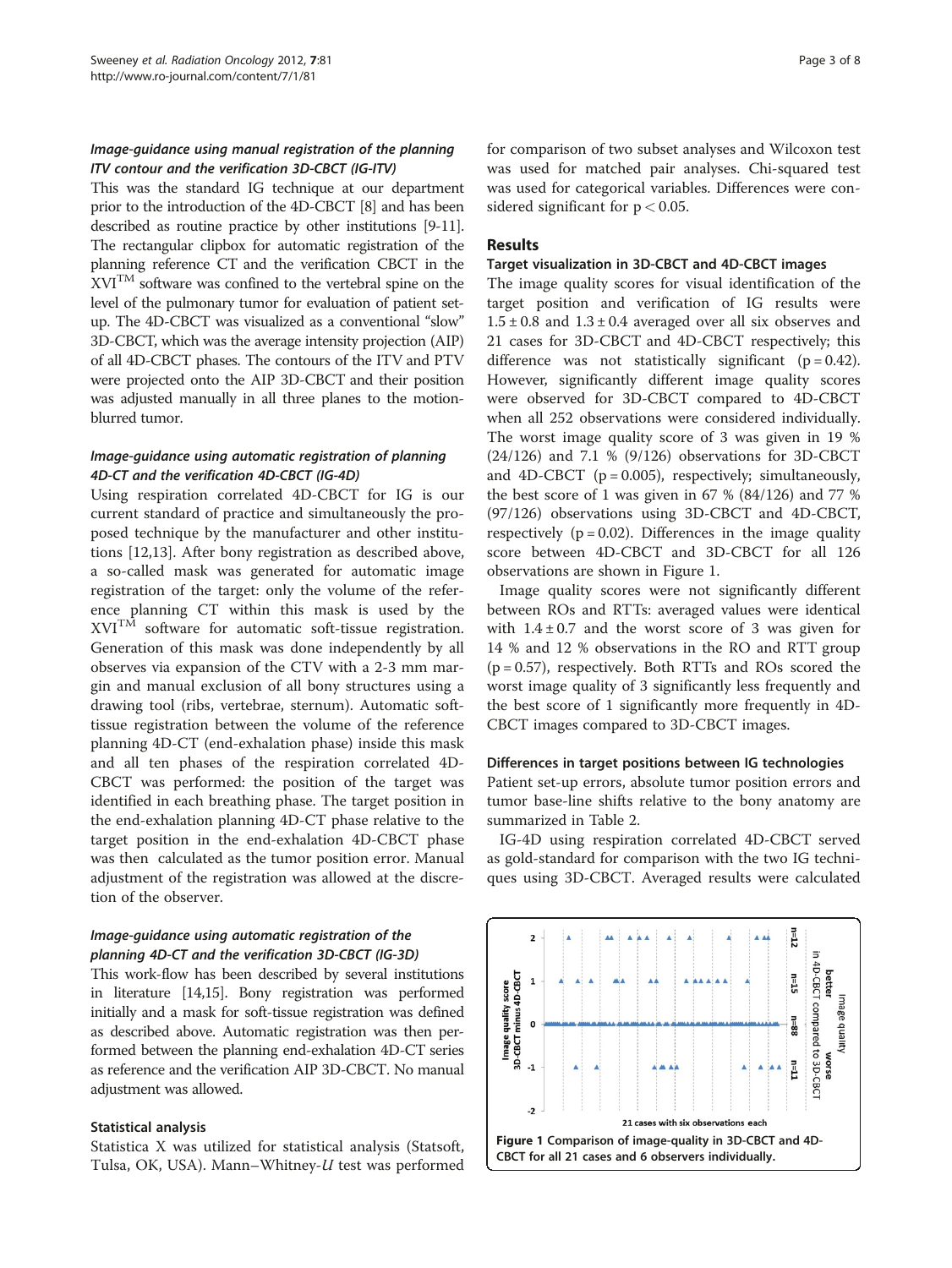<span id="page-3-0"></span>Table 1 Target characteristics; central or peripheral location is based on the RTOG definition

|                                 | # of cases | Median | Range     |
|---------------------------------|------------|--------|-----------|
| Upper/middle/lower lobe [n]     | 7/2/12     |        |           |
| Central/peripheral location [n] | 2/19       |        |           |
| Maximum GTV diameter [cm]       |            | 19     | $06 - 39$ |
| 3D motion amplitude [mm]        |            | 63     | $13 - 17$ |

for all six observers and differences between 4D-CBCT and 3D-CBCT based IG are summarized in Table 3. Systematic differences of the tumor position between 4D-CBCT and 3D-CBCT based IG were  $<$ 1 mm in all directions except a systematic difference of 1.2 mm in SI direction between IG-4D and IG-3D. Random variability between 4D-CBCT and 3D-CBCT based IG expressed as one standard deviation was <1 mm in LR direction and  $<$ 2 mm in AP direction (p = 0.004). Variability was largest in SI with 1.5 mm and 4.3 mm for IG-4D vs. IG-ITV and IG-4D vs. IG-3D ( $p = 0.02$ ), respectively. Differences of the tumor position as a 3D error vector were 1.9 mm  $\pm$  0.9 mm and 3.6 mm  $\pm$  3.2 mm for IG-4D vs. IG-ITV and IG-4D vs. IG-3D, respectively, and the difference between the two 3D-CBCT techniques in comparison to 4D-CBCT was statistically significant  $(p < 0.01)$ .

There was one outlier where IG-3D resulted in a very large difference in the tumor position compared IG-4D of 15 mm. Average image quality score of the 4D-CBCT and 3D-CBCT was 1.8 and 2.8, respectively, indicating that automatic image registration in IG-3D failed because of a poorly visualized tumor position. The difference between IG-4D and IG-ITV was only 1.3 mm for that case indicating the manual registration was more effectively coping with the suboptimal image quality of the 3D-CBCT.

After exclusion of this outlier, a significant correlation in linear regression analysis between the motion amplitude of the tumor and differences between the 4D-CBCT and 3D-CBCT IG techniques was observed (Figure [2](#page-4-0)): IG-4D vs. IG-3D ( $r^2 = 0.57$ ; p = 0.001) and IG-4D vs. IG-ITV  $(r^2 = 0.43; p = 0.002)$ . Increased motion amplitude

Table 2 3D set-up errors (bone registration), tumor position errors (based on IG-4D) and tumor base-line shifts relative to the bony anatomy

|                                          | Average | Standard<br>deviation | Minimum | Maximum |
|------------------------------------------|---------|-----------------------|---------|---------|
| 3D Set-up errors<br>[mm]                 | 7.0     | $+24$                 | フ3      | 10.7    |
| <b>3D Tumor position</b><br>errors [mm]  | 8.6     | $+44$                 | 23      | 20.9    |
| <b>3D Tumor base-line</b><br>shifts [mm] | 49      | $+49$                 | 20      | 18.9    |
|                                          |         |                       |         |         |

Table 3 Differences between the IG technique using 4D-CBCT and the two IG techniques using 3D-CBCT (average ± one standard deviation [StDev])

|                                 | LR<br>[mm] |           | SI<br>[mm] |        | ΑP<br>[mm] |             | 3D vector<br>[mm] |           |
|---------------------------------|------------|-----------|------------|--------|------------|-------------|-------------------|-----------|
|                                 | Average    | St<br>Dev | Average    | Dev    | St Average | - St<br>Dev | Average           | St<br>Dev |
| IG-4D<br>minus<br>$IG-3D$       | 0.1        | $+0.9$    | 1.2        | $+43$  | 0.0        | $+1.8$      | 3.6               | ± 3.2     |
| IG-4D<br>minus<br><b>IG-ITV</b> | 0.0        | $+0.7$    | 0.9        | $+1.5$ | 0.0        | $+1.0$      | 1.9               | $+0.9$    |

Left-right direction (LR), superior-inferior direction (SI) and anterior-posterior direction (AP).

resulted in increased discrepancies between 4D-CBCT and 3D-CBCT IG techniques.

Absolute differences of the tumor position between IG-4D and IG-ITV were significantly correlated with the image quality score of the 3D-CBCT  $(p < 0.01)$ : the absolute difference in SI was  $2.1 \pm 1.7$  mm,  $2.8$  mm  $\pm 2.9$  mm and 5.8 mm  $\pm$  5.7 mm for an image quality score of 1, 2 and 3 ( $p < 0.01$ ), respectively. This correlation was of borderline significance for IG-3D ( $p = 0.05$ ) and no such correlation was observed for image quality scores of the 4D-CBCT.

Averaged results of the IG techniques were calculated separately for ROs and RTTs. The 3D difference of the target position between ROs and RTTs was  $0.6$  mm  $\pm 0.8$  mm using the IG-4D technique and 1.6 mm  $\pm$  0.9 mm using the IG-ITV technique  $(p < 0.001)$ . Identical results were obtained by the ROs and RTTs using IG-3D, where no manual adjustment of the automatic image registration was allowed.

### Inter-observer variability of the IG technologies

Inter-observer variability was calculated as one standard deviation between the six observers and as maximum range between the six observers (Table [4\)](#page-5-0). For IG-3D, where no manual adjustment of the automatic image registration results was allowed, variability between the six observers was <1 mm in all cases (detailed results not shown). Inter-observer variability was significantly larger for IG-ITV compared to IG-4D: variability as one standard deviation was 1.5 mm and 0.6 mm in SI direction ( $p = 0.002$ ) and the maximum range between the six observers was 3.8 mm and 1.8 mm on average, respectively.

For IG-ITV there was a significant correlation in linear regression analysis between inter-observer variability in SI direction and motion amplitude of the target  $(r^2 = 0.36; p < 0.001)$  (Figure [3\)](#page-5-0): inter-observer variability was larger in mobile tumors. Such a correlation was not observed for IG-4D. Inter-observer variability was not significantly correlated with the image quality scores.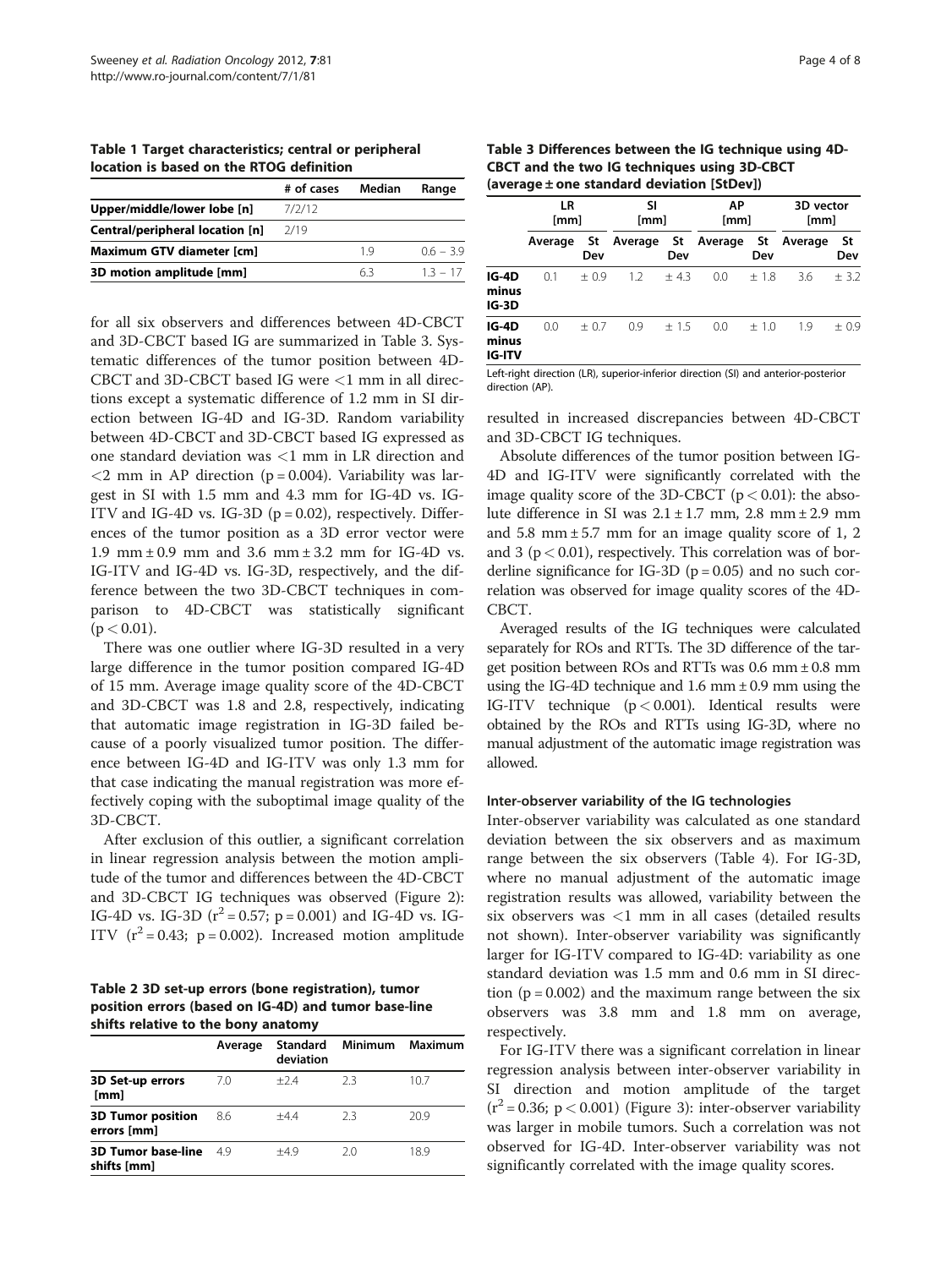<span id="page-4-0"></span>

Inter-observer variability was analyzed separately among ROs and RTTs and no differences were observed.

# **Discussion**

Image-guidance is considered a prerequisite for most accurate delivery of SBRT [\[17,18](#page-7-0)] and cone-beam CT is one of the most frequently used in-room imaging technologies. However, the details of CBCT based image-guidance are poorly defined. Phantom studies have suggested that 3D-CBCT might result in equivalent accuracy of IG compared to 4D-CBCT because the "slow-CT" character of the 3D-

CBCT contains all necessary motion information for consistent integration of breathing motion into IG.

Wang et al. evaluated the accuracy of matching the planning ITV contour to the motion blurred target and an accuracy of 1 mm was described in that phantom study. Accuracy in clinical patient treatment was not evaluated. This IG-ITV technique has been practiced by several institutions for lung [\[8-11](#page-7-0)] and liver tumors [\[19](#page-7-0)], where feasibility in routine practice was described.

Hugo et al. performed a study where two imageguidance techniques were compared: 1) registration of a planning slow-CT scan and a verification 3D-CBCT (IG-3D) and 2) registration of a planning 4D-CT scan with a verification 4D-CBCT (IG-4D) [\[7](#page-7-0)]. Similar accuracy was described in the phantom part of the study. In the clinical part based on eight patients, the differences between the two techniques were about 1 mm without an influence of the motion magnitude on the accuracy of both techniques. Automatic registration of the planning CT and the verification 3D-CBCT has been reported by other clinical studies [\[14,15\]](#page-7-0); however the details of the IG work-flow were not provided.

In contrast to phantom studies describing no clinically relevant potential of 4D-CBCT to improve the accuracy of IG, our study based on 21 consecutive lung cancer patients does not support this conclusion. Six observers described improved visualization of the pulmonary targets in 4D-CBCT compared to 3D-CBCT, which is essential for precise verification of the image-guidance procedure by the ROs or RTTs. Two situations were identified where 4D-CBCT was especially superior to 3D-CBCT (Figure [4](#page-6-0)): 1) small tumors with large motion amplitude and 2) tumors located immediately superior to the diaphragm, where motion blurring made separation of the tumor from the diaphragm difficult.

Differences between IG using 4D-CBCT as gold standard and the two IG techniques using 3D-CBCT were 3.6 mm (IG-3D) and 1.9 mm (IG-ITV) on average. These uncertainties of 3D CBCT IG appear especially large when compared to the average base-line shift of 4.9 mm in our study, the reason for performing softtissue IG. Korreman et al. estimated the residual uncertainty of the IG procedure to 20 % of the initial motion [[5\]](#page-7-0), which is optimistic based on our results. Differences in the tumor position between 4D-CBCT and 3D-CBCT based IG increased with increasing motion magnitude of the pulmonary targets and increased with worse image quality scores of 3D-CBCT. These results clearly indicate that 3D-CBCT is not fully sufficient for full motion integration into IG.

This finding of improved accuracy using 4D-CBCT compared to 3D-CBCT is in contrast to the study by Hugo et al. [[7\]](#page-7-0), which could be explained by two reasons. First, our study is based on a larger number of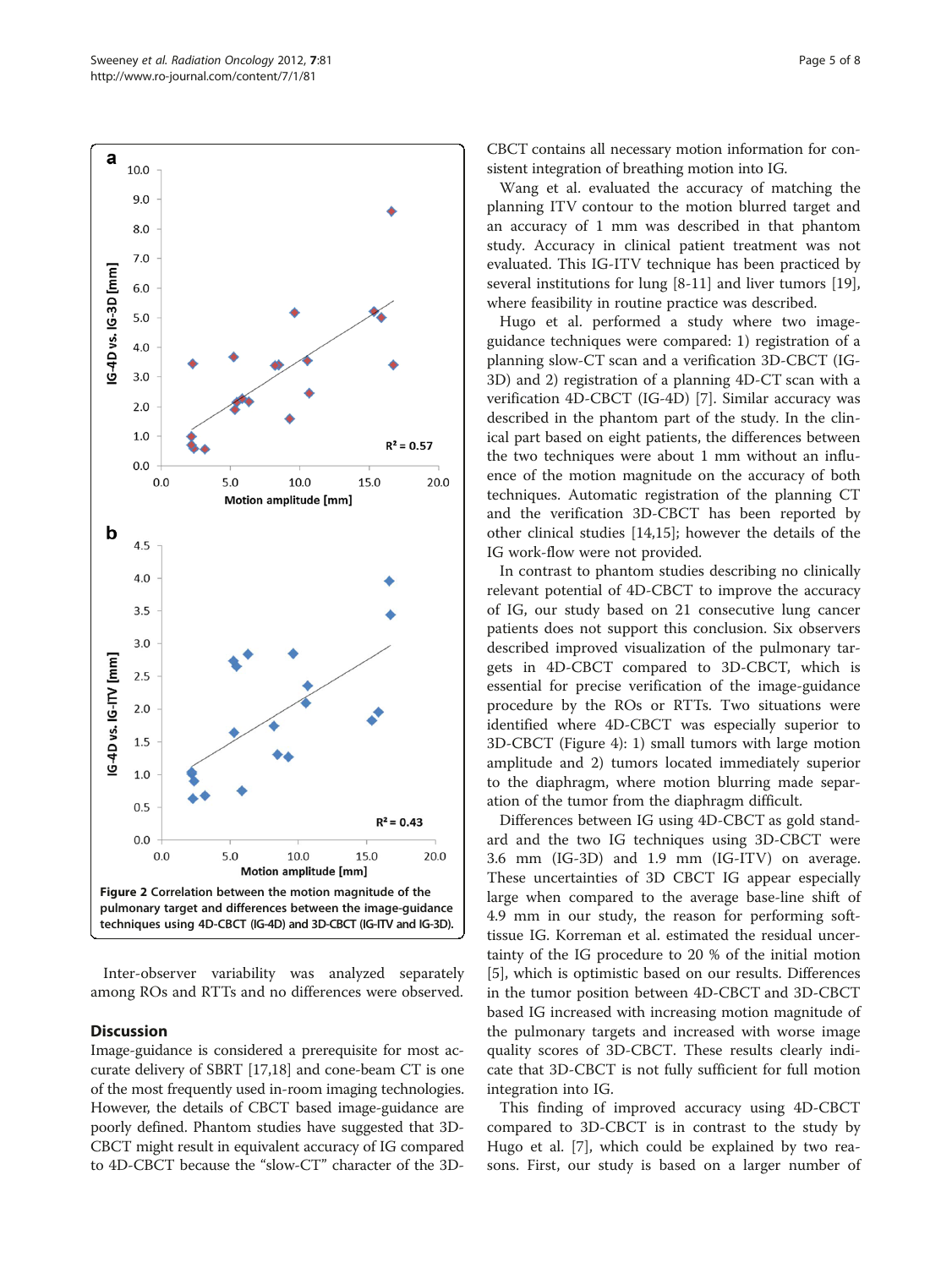|        |                   | Variability as standard deviation between observers |        |                | Variability as maximum range between observers |        |                 |
|--------|-------------------|-----------------------------------------------------|--------|----------------|------------------------------------------------|--------|-----------------|
|        |                   | LR[mm]                                              | SI[mm] | <b>AP</b> [mm] | LR[mm]                                         | SI[mm] | AP[mm]          |
| IG-4D  | All observers 0.3 |                                                     | 0.6    | 0.3            | 0.9                                            | .8     | 0.7             |
|        | <b>ROs</b>        | 0.3                                                 | 0.5    | 0.2            | 0.6                                            | 0.9    | 0.4             |
|        | <b>RTTS</b>       | 0.3                                                 | 0.4    | 0.3            | ).5                                            | 0.8    | 0.6             |
| IG-ITV | All observers 0.8 |                                                     |        | 1.0            |                                                | 3.8    | 2.8             |
|        | <b>ROs</b>        | 0.8                                                 | .6     | 0.9            | .6                                             | 3.1    |                 |
|        | <b>RTTS</b>       | 0.6                                                 |        | 0.9            |                                                |        | .8 <sub>1</sub> |

<span id="page-5-0"></span>Table 4 Inter-observer variability for IG-4D and IG-ITV separately in left-right direction (LR), superior-inferior direction (SI) and anterior-posterior direction (AP)

Inter-observer variability is shown for all six observers and separately for the three ROs and three RTTs.

patients and poor image quality of the 3D-CBCT with larger uncertainties of IG was observed especially in small and mobile tumors and in tumors located immediately superior to the diaphragm. Detailed information about the tumor size and location was not provided by Hugo et al. such that it is unknown whether these patients "at risk" for decreased accuracy of IG using 3D-CBCT were represented in that study.

Second, we used the end-exhalation CT phase as planning reference for the IG-3D technique, because this phase should resemble most closely the 3D-CBCT: the tumor remains in the exhalation phase of the breathing cycle for the longest time [\[20](#page-7-0)] resulting in highest pixel intensities in the exhalation position of the 3D-CBCT. Based on the study by Hugo et al., a slow-CT or AIP as planning reference might improve the accuracy of 3D-



CBCT based image guidance. However, acquisition of a planning slow-CT or reconstruction of an AIP was not possible using the Siemens 4D-CT scanner nor the Pinnacle treatment planning system and research software was not allowed in our study protocol. This was done to make results more representative for daily clinical practice outside of specialized academic departments.

In addition to the lower accuracy of 3D-CBCT based IG, clinically relevant inter-observer variability of IG-ITV was observed. Variability in SI direction expressed as one standard deviation between the six observers was 1.5 mm and the range between the six observers was 3.8 mm on average. This inter-observer variability of IG-ITV was correlated with the motion magnitude of the tumor, which highlights the difficulties of precise target localization using the motion blurred 3D-CBCT images. In contrast, inter-observer variability was substantially smaller for 4D-CBCT based IG and was not correlated with the motion amplitude of the target.

It was interesting to see very small differences between ROs and RTTs. Close agreement was observed in scoring the image quality of 3D-CBCT and 4D-CBCT: the image-quality improvement of 4D-CBCT compared to 3D-CBCT was of similar magnitude between both groups. Differences in image-guided target localization between RTTs and ROs were <1 mm for 4D-CBCT based IG-4D and <2 mm for 3D-CBCT based IG-ITV. Inter-observer variability was also not significantly different between ROs and RTTs.

To the best of our knowledge, there is no data in literature about patterns of practice of image-guidance with detailed description of the responsibilities of the different professional groups. An expert group of the European Society of Therapeutic Radiology and Oncology–European Institute of Radiotherapy (ESTRO–EIR) provided a detailed guideline about volumetric IGRT, which emphasized the importance of visual verification of the IGRT results; however, no responsibilities were described most likely because of the legal diversity in Europa [\[21](#page-7-0)]. Guidelines by the American Society for Therapeutic Radiology and Oncology (ASTRO) and the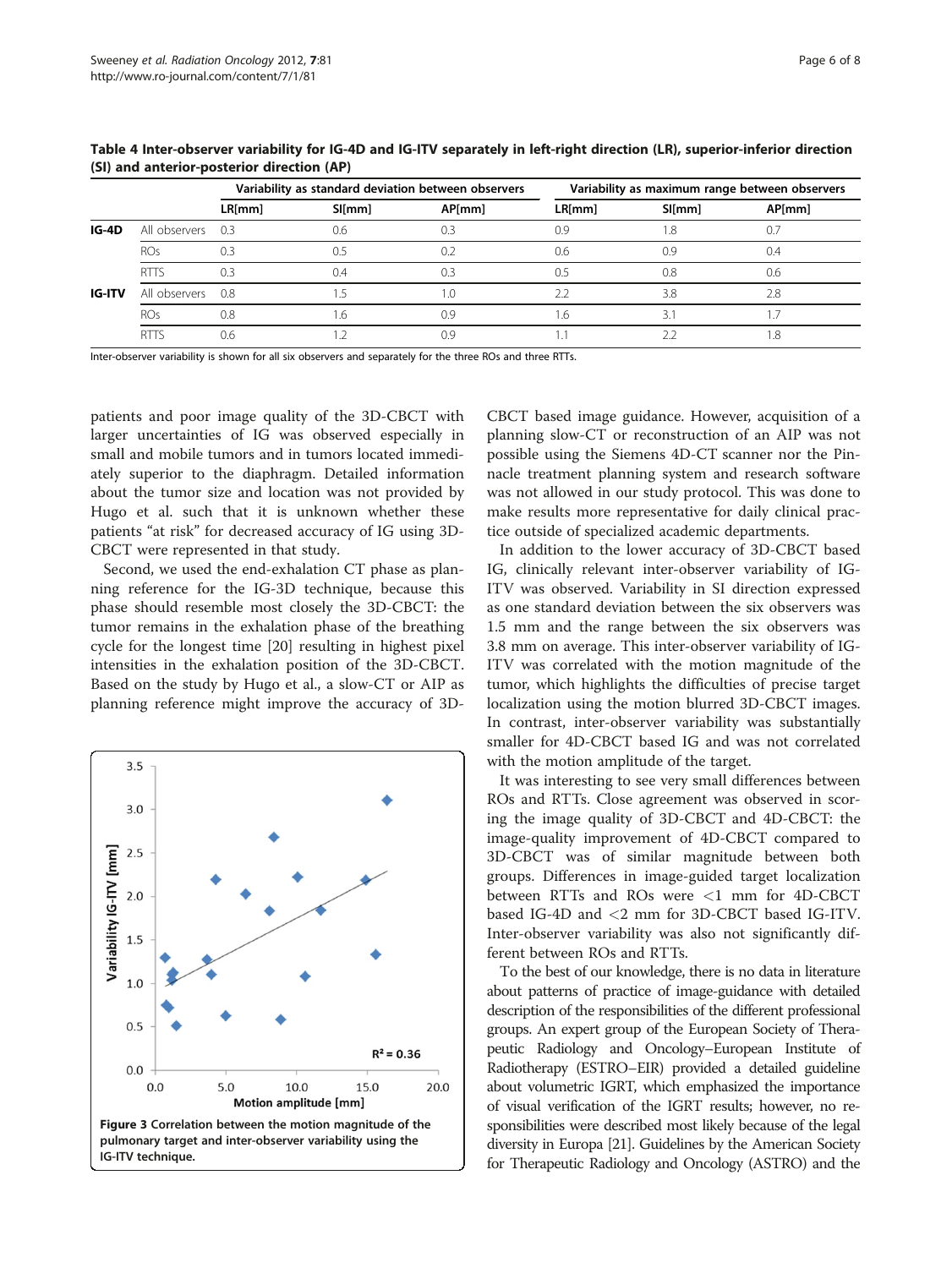American College of Radiology (ACR) state that IGRT images need to be "reviewed by the physician initially and then periodically" during the treatment course; whether this review process takes place online prior to the treatment or offline after treatment delivery remains open [\[22\]](#page-7-0).

Based on the results of our study combined with the German regulations and international guidelines, we changed our standard operation procedures for cone-beam CT based image-guidance in pulmonary SBRT. 4D-CBCT is the imaging modality of choice and 3D-CBCT is only used for verification after the IGRT couch shift and after treatment delivery. The IGRT process is reviewed online by the radiation oncologist prior to delivery of the first radiotherapy treatment fraction. At consecutive fractions, the IGRT process is performed by the RTTs and reviewed offline by the ROs; online review of all IG results by the ROs prior to each treatment fraction had been our standard of practice before. In cases of base-line shifts  $>1$  cm, the responsible RO is informed for immediate review because of potential overdosage of critical organs at risk [\[23\]](#page-7-0).

<span id="page-6-0"></span>